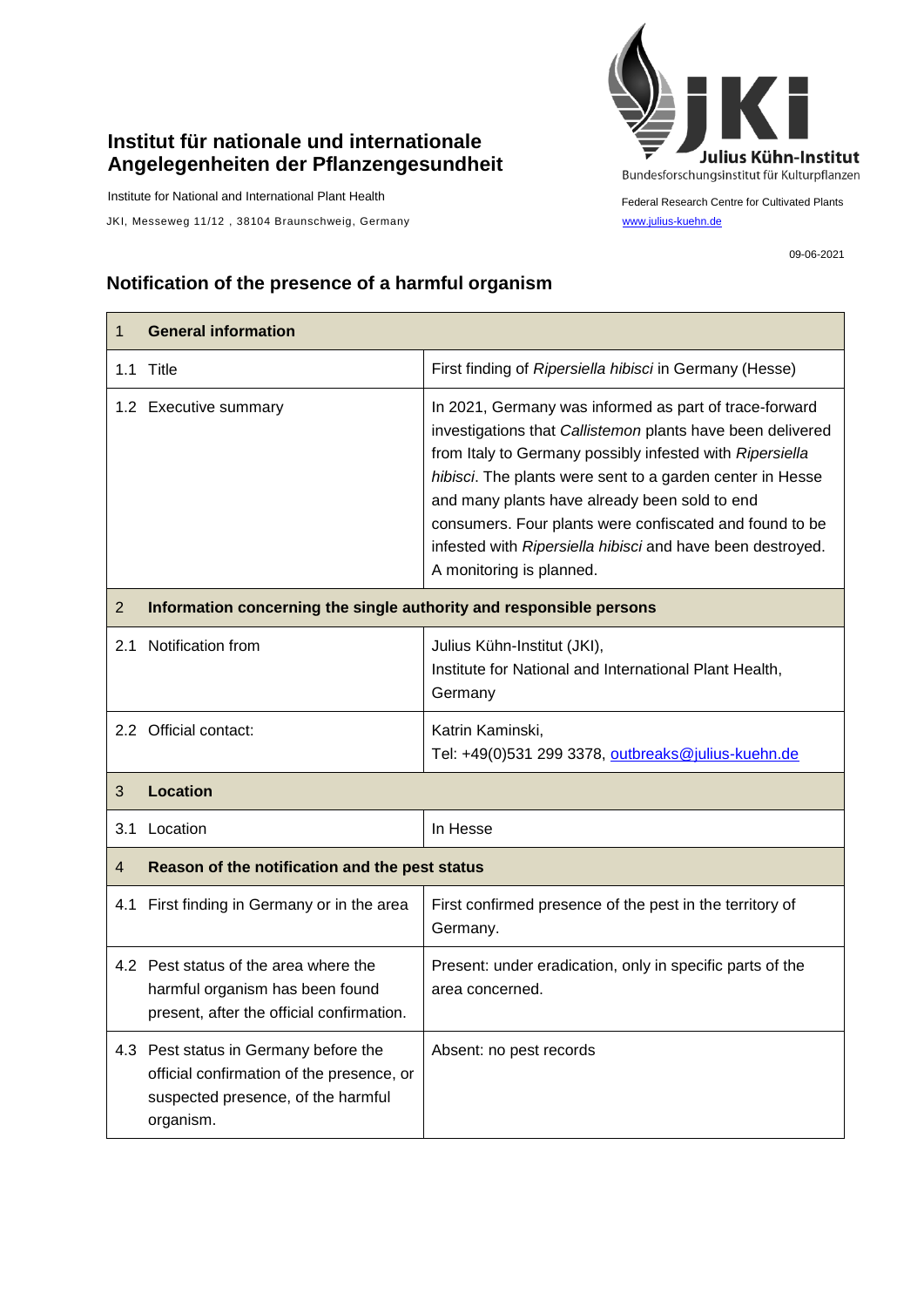|               | 4.4 Pest status in Germany after the<br>official confirmation of the presence of<br>the harmful organism. | Present: under eradication, only in some parts of Germany                                                                                                                                                                                                                                                                                         |  |
|---------------|-----------------------------------------------------------------------------------------------------------|---------------------------------------------------------------------------------------------------------------------------------------------------------------------------------------------------------------------------------------------------------------------------------------------------------------------------------------------------|--|
| 5             | Finding, sampling, testing and confirmation of the harmful organism                                       |                                                                                                                                                                                                                                                                                                                                                   |  |
| 5.1           | How the presence or appearance of<br>the harmful organism was found.                                      | Trace back and forward inspection related to the specific<br>presence of the pest concerned.                                                                                                                                                                                                                                                      |  |
|               |                                                                                                           | Germany was informed as part of trace-forward<br>investigations that Callistemon plants have been delivered<br>from Italy to Germany possibly infested with Ripersiella<br>hibisci.                                                                                                                                                               |  |
|               | 5.2 Date of finding:                                                                                      | 26-04-2021                                                                                                                                                                                                                                                                                                                                        |  |
|               | 5.3 Sampling for laboratory analysis.                                                                     | Date of sampling: 06-05-2021                                                                                                                                                                                                                                                                                                                      |  |
|               |                                                                                                           | 4 potted plants of Callistemon were visually examined for<br>arthropods in the Zoological Diagnostic Unit of the local<br>plant protection service in Hesse. On 06th May 2021 a<br>suspicious sample (1 tube with specimens in 96% Ethanol)<br>has been sent to the National Reference Laboratory JKI<br>for further morphological determination. |  |
|               | 5.4 Name and address of the Laboratory                                                                    | Julius Kühn-Institut - Institut für Pflanzenschutz im Obst-<br>und Weinbau, Bereich Weinbau<br>Geilweilerhof<br>76833 Siebeldingen<br>Germany<br>Regierungspräsidium Gießen - Pflanzenschutzdienst<br>Schanzenfeldstrasse 8<br>35578 Wetzlar<br>Germany                                                                                           |  |
| $5.5^{\circ}$ | Diagnostic method                                                                                         | According to peer reviewed protocols.                                                                                                                                                                                                                                                                                                             |  |
|               | 5.6 Date of official confirmation of the<br>harmful organism's identity.                                  | 28-05-2021                                                                                                                                                                                                                                                                                                                                        |  |
| 6             | Infested area, and the severity and source of the outbreak in that area                                   |                                                                                                                                                                                                                                                                                                                                                   |  |
| 6.1           | Size and delimitation of the infested<br>area.                                                            | $50 \text{ m}^2$                                                                                                                                                                                                                                                                                                                                  |  |
|               | 6.2 Characteristics of the infested area<br>and its vicinity.                                             | Open air - other: Garden center sales area                                                                                                                                                                                                                                                                                                        |  |
|               | 6.3 Host plants in the infested area and its<br>vicinity                                                  | Callistemon                                                                                                                                                                                                                                                                                                                                       |  |